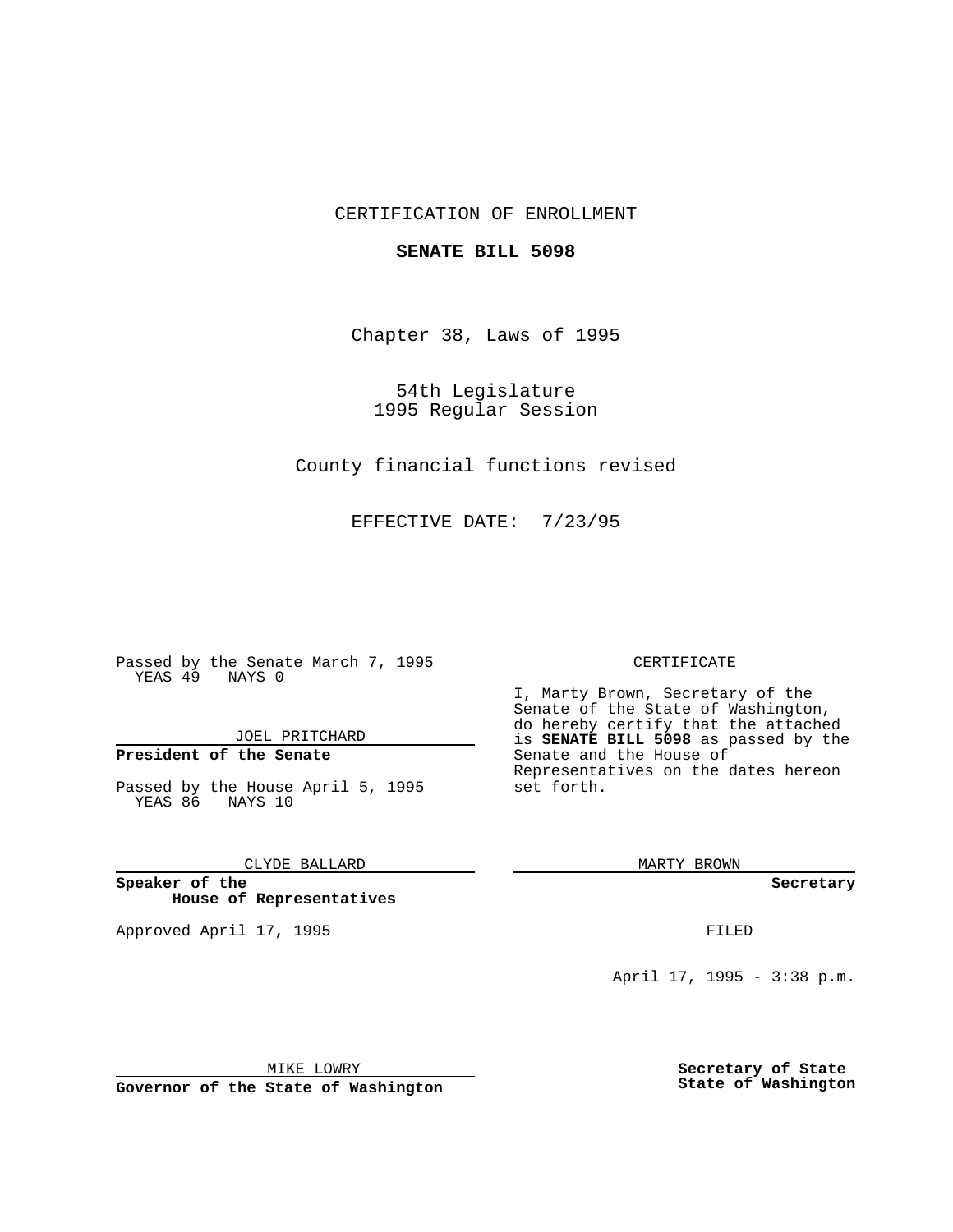# **SENATE BILL 5098** \_\_\_\_\_\_\_\_\_\_\_\_\_\_\_\_\_\_\_\_\_\_\_\_\_\_\_\_\_\_\_\_\_\_\_\_\_\_\_\_\_\_\_\_\_\_\_

\_\_\_\_\_\_\_\_\_\_\_\_\_\_\_\_\_\_\_\_\_\_\_\_\_\_\_\_\_\_\_\_\_\_\_\_\_\_\_\_\_\_\_\_\_\_\_

Passed Legislature - 1995 Regular Session

**State of Washington 54th Legislature 1995 Regular Session**

**By** Senators Loveland and Winsley

Read first time 01/11/95. Referred to Committee on Government Operations.

 AN ACT Relating to county financial functions; reenacting RCW 3.02.045, 35.49.130, 36.17.042, 36.29.010, 39.44.130, 39.46.020, 39.46.030, 39.46.110, 39.50.030, 43.80.125, and 46.44.175; and creating a new section.

BE IT ENACTED BY THE LEGISLATURE OF THE STATE OF WASHINGTON:

 **Sec. 1.** RCW 3.02.045 and 1994 c 301 s 1 are each reenacted to read as follows:

 (1) Courts of limited jurisdiction may use collection agencies under chapter 19.16 RCW for purposes of collecting unpaid penalties on infractions, criminal fines, costs, assessments, civil judgments, or forfeitures that have been imposed by the courts. Courts of limited jurisdiction may enter into agreements with one or more attorneys or collection agencies for collection of outstanding penalties, fines, costs, assessments, and forfeitures. These agreements may specify the scope of work, remuneration for services, and other charges deemed appropriate.

 (2) Courts of limited jurisdiction may use credit cards or debit cards for purposes of billing and collecting unpaid penalties, fines, costs, assessments, and forfeitures so imposed. Courts of limited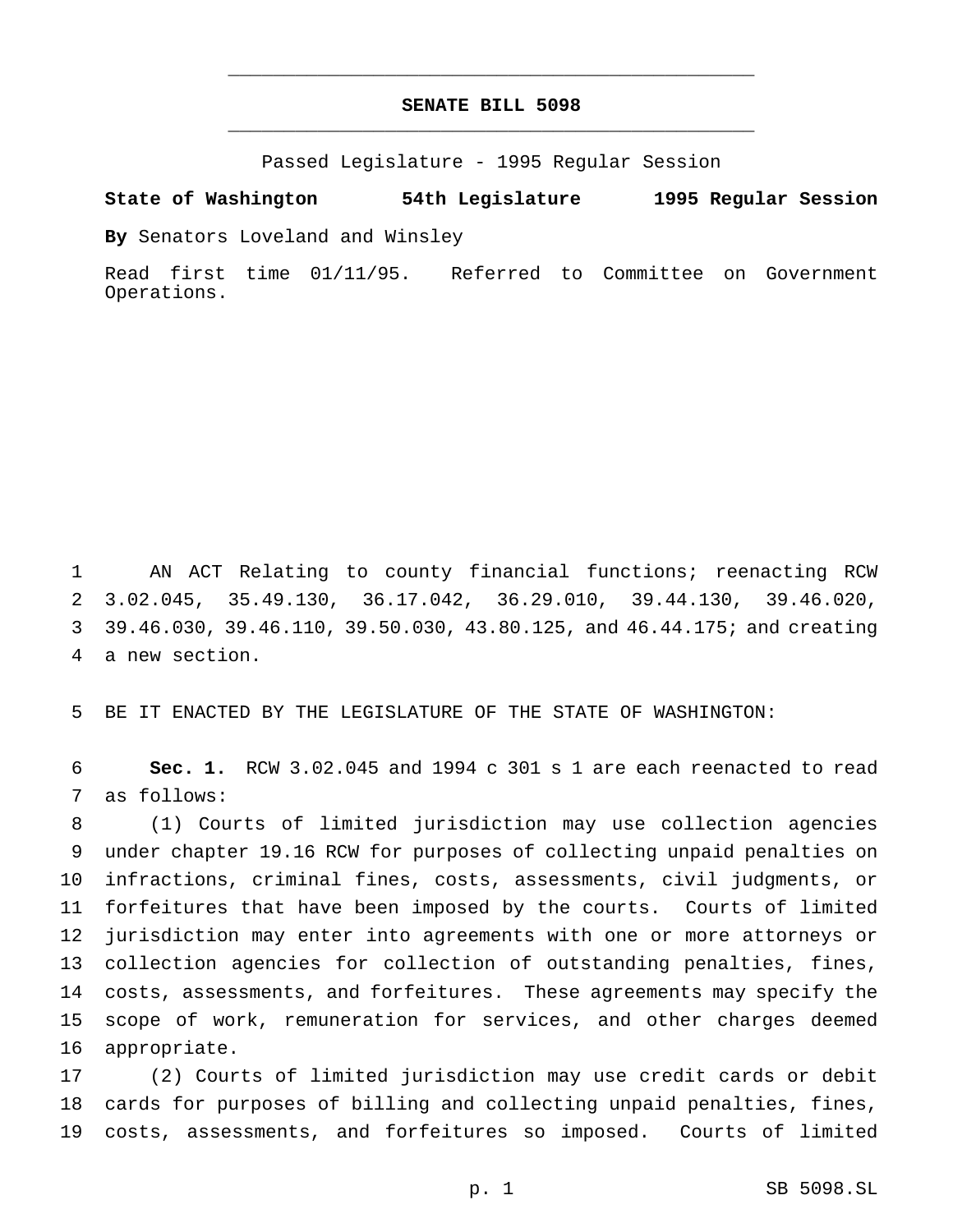jurisdiction may enter into agreements with one or more financial institutions for the purpose of the collection of penalties, fines, costs, assessments, and forfeitures. The agreements may specify conditions, remuneration for services, and other charges deemed appropriate.

 (3) Servicing of delinquencies by collection agencies or by collecting attorneys in which the court retains control of its delinquencies shall not constitute assignment of debt.

 (4) For purposes of this section, the term debt shall include penalties, fines, costs, assessments, or forfeitures imposed by the courts.

 (5) The court may assess as court costs the moneys paid for remuneration for services or charges paid to collecting attorneys, to collection agencies, or, in the case of credit cards, to financial institutions.

 **Sec. 2.** RCW 35.49.130 and 1994 c 301 s 4 are each reenacted to read as follows:

 If any property situated in a local improvement district or utility local improvement district created by a city or town is offered for sale for general taxes by the county treasurer, the city or town shall have power to protect the lien or liens of any local improvement assessments outstanding against the whole or portion of such property by purchase at the treasurer's foreclosure sale.

 **Sec. 3.** RCW 36.17.042 and 1994 c 301 s 5 are each reenacted to read as follows:

 In addition to the pay periods permitted under RCW 36.17.040, the legislative authority of any county may establish a biweekly pay period where county officers and employees receive their compensation not later than seven days following the end of each two week pay period for services rendered during that pay period.

 However, in a county that has assumed the rights, powers, functions, and obligations of a metropolitan municipal corporation under chapter 36.56 RCW, the county legislative authority may establish a biweekly pay period where the county officers and employees receive their compensation not later than thirteen days following the end of each two-week pay period for services rendered during that pay period.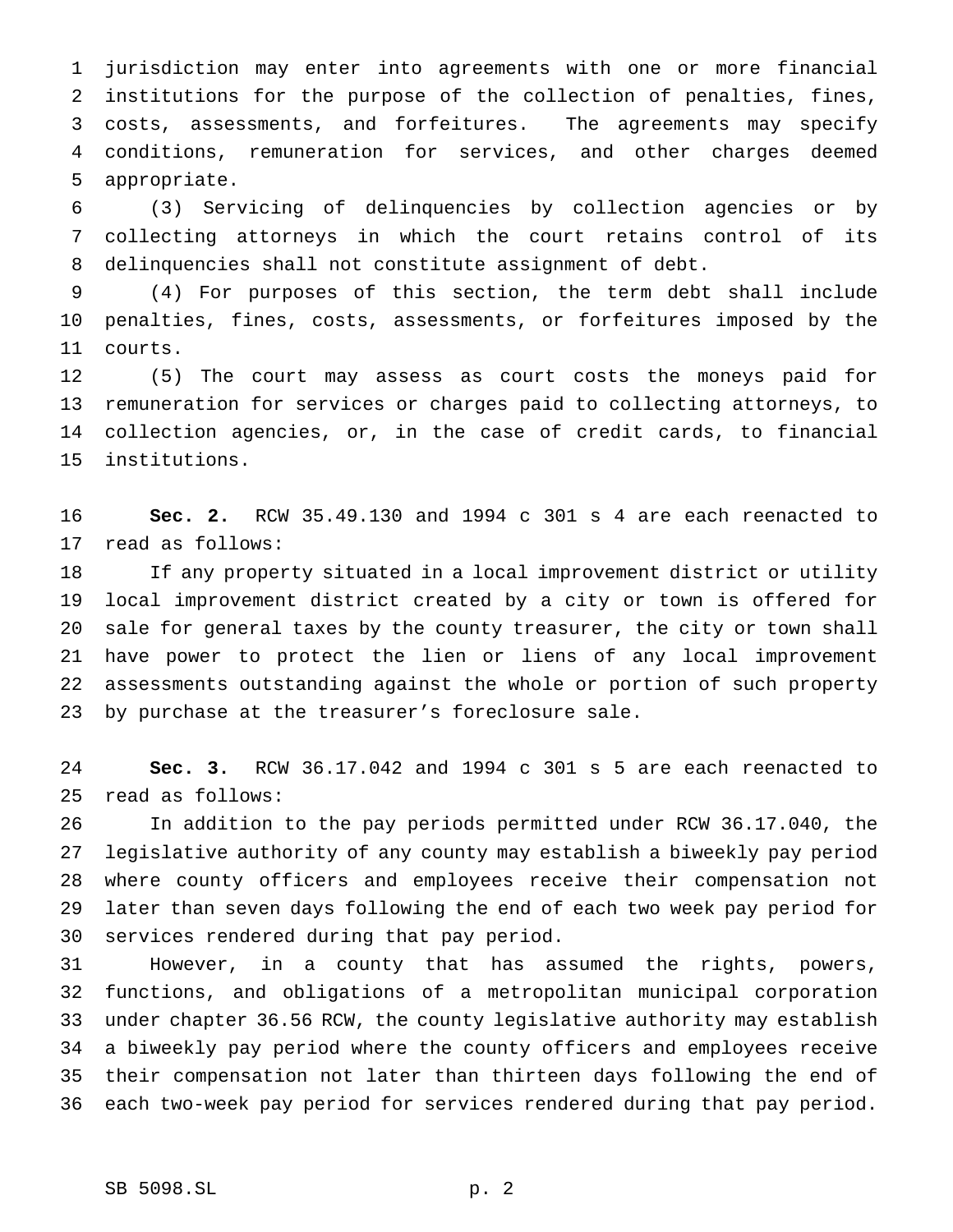**Sec. 4.** RCW 36.29.010 and 1994 c 301 s 7 are each reenacted to read as follows:

The county treasurer:

 (1) Shall receive all money due the county and disburse it on warrants issued and attested by the county auditor;

 (2) Shall issue a receipt in duplicate for all money received other than taxes; the treasurer shall deliver immediately to the person making the payment the original receipt and the duplicate shall be retained by the treasurer;

 (3) Shall affix on the face of all paid warrants the date of redemption or, in the case of proper contract between the treasurer and a qualified public depositary, the treasurer may consider the date affixed by the financial institution as the date of redemption;

 (4) Shall indorse, before the date of issue by the county or by any taxing district for whom the county treasurer acts as treasurer, on the face of all warrants for which there are not sufficient funds for payment, "interest bearing warrant." When there are funds to redeem outstanding warrants, the county treasurer shall give notice:

 (a) By publication in a legal newspaper published or circulated in the county; or

 (b) By posting at three public places in the county if there is no such newspaper; or

 (c) By notification to the financial institution holding the warrant;

 (5) Shall pay interest on all interest-bearing warrants from the date of issue to the date of notification;

 (6) Shall maintain financial records reflecting receipts and disbursement by fund in accordance with generally accepted accounting principles;

 (7) Shall account for and pay all bonded indebtedness for the county and all special districts for which the county treasurer acts as treasurer;

 (8) Shall invest all funds of the county or any special district in the treasurer's custody, not needed for immediate expenditure, in a manner consistent with appropriate statutes. If cash is needed to redeem warrants issued from any fund in the custody of the treasurer, the treasurer shall liquidate investments in an amount sufficient to cover such warrant redemptions; and

(9) May provide certain collection services for county departments.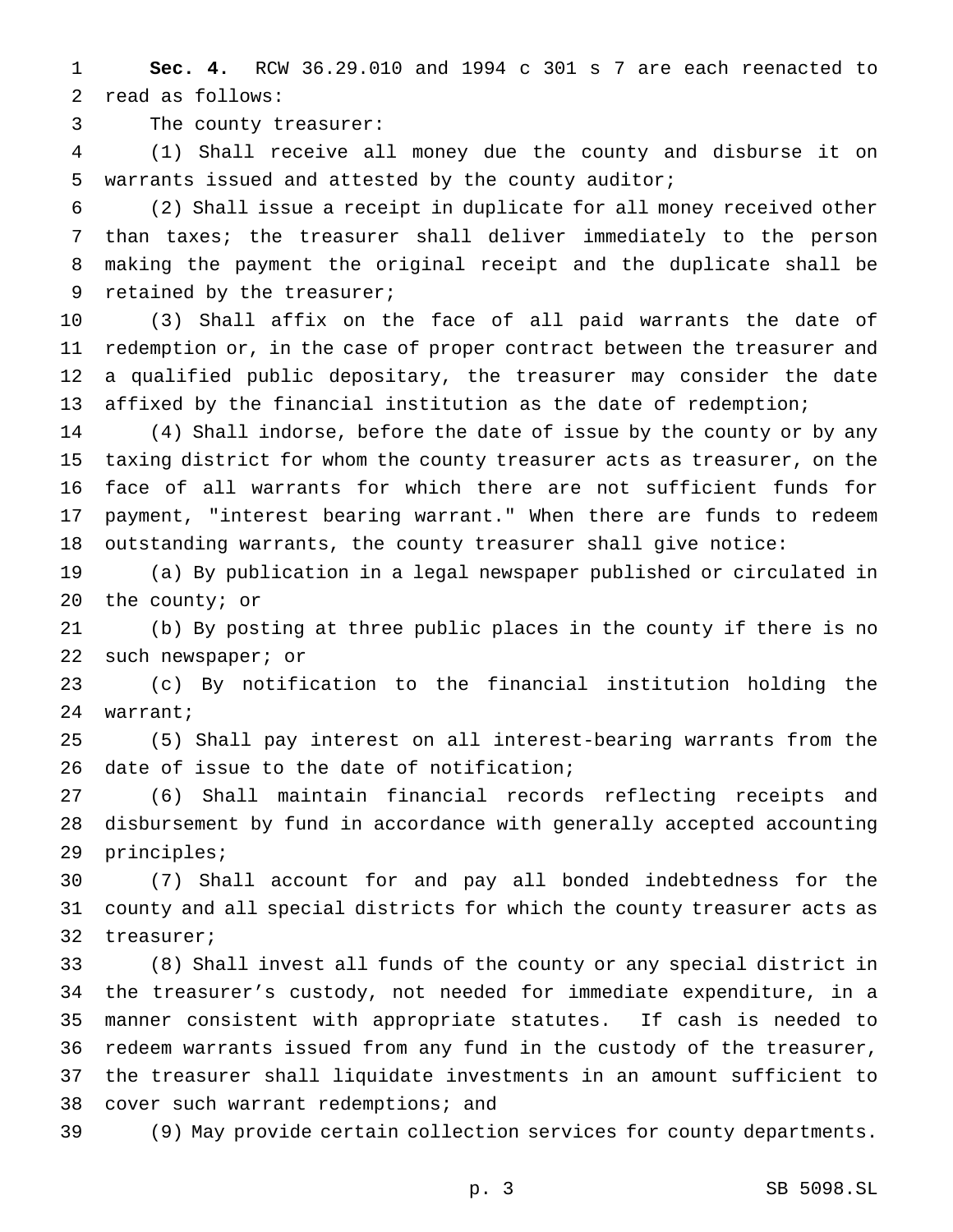The treasurer, at the expiration of the term of office, shall make a complete settlement with the county legislative authority, and shall deliver to the successor all public money, books, and papers in the treasurer's possession.

 **Sec. 5.** RCW 39.44.130 and 1994 c 301 s 9 are each reenacted to read as follows:

 (1) The duties prescribed in this chapter as to the registration of bonds of any city or town shall be performed by the treasurer thereof, and as to those of any county, port or school district by the county treasurer of the county in which such port or school district lies; but any treasurer as defined in RCW 39.46.020 may designate its legally designated fiscal agency or agencies for the performance of such duties, after making arrangements with such fiscal agency therefor, which arrangements may include provision for the payment by the bond owner of a fee for each registration.

 (2) The county treasurer as ex officio treasurer of a special district shall act as fiscal agent or may appoint the fiscal agent to be used by the county.

 **Sec. 6.** RCW 39.46.020 and 1994 c 301 s 10 are each reenacted to read as follows:

 Unless the context clearly requires otherwise, the definitions in this section apply throughout this chapter.

 (1) "Bond" means any agreement which may or may not be represented by a physical instrument, including notes, warrants, or certificates of indebtedness, that evidences an indebtedness of the state or a local government or a fund thereof, where the state or local government agrees to pay a specified amount of money, with or without interest, at a designated time or times to either registered owners or bearers.

 (2) "Local government" means any county, city, town, special purpose district, political subdivision, municipal corporation, or quasi municipal corporation, including any public corporation created by such an entity.

 (3) "Obligation" means an agreement that evidences an indebtedness of the state or a local government, other than a bond, and includes, but is not limited to, conditional sales contracts, lease obligations, and promissory notes.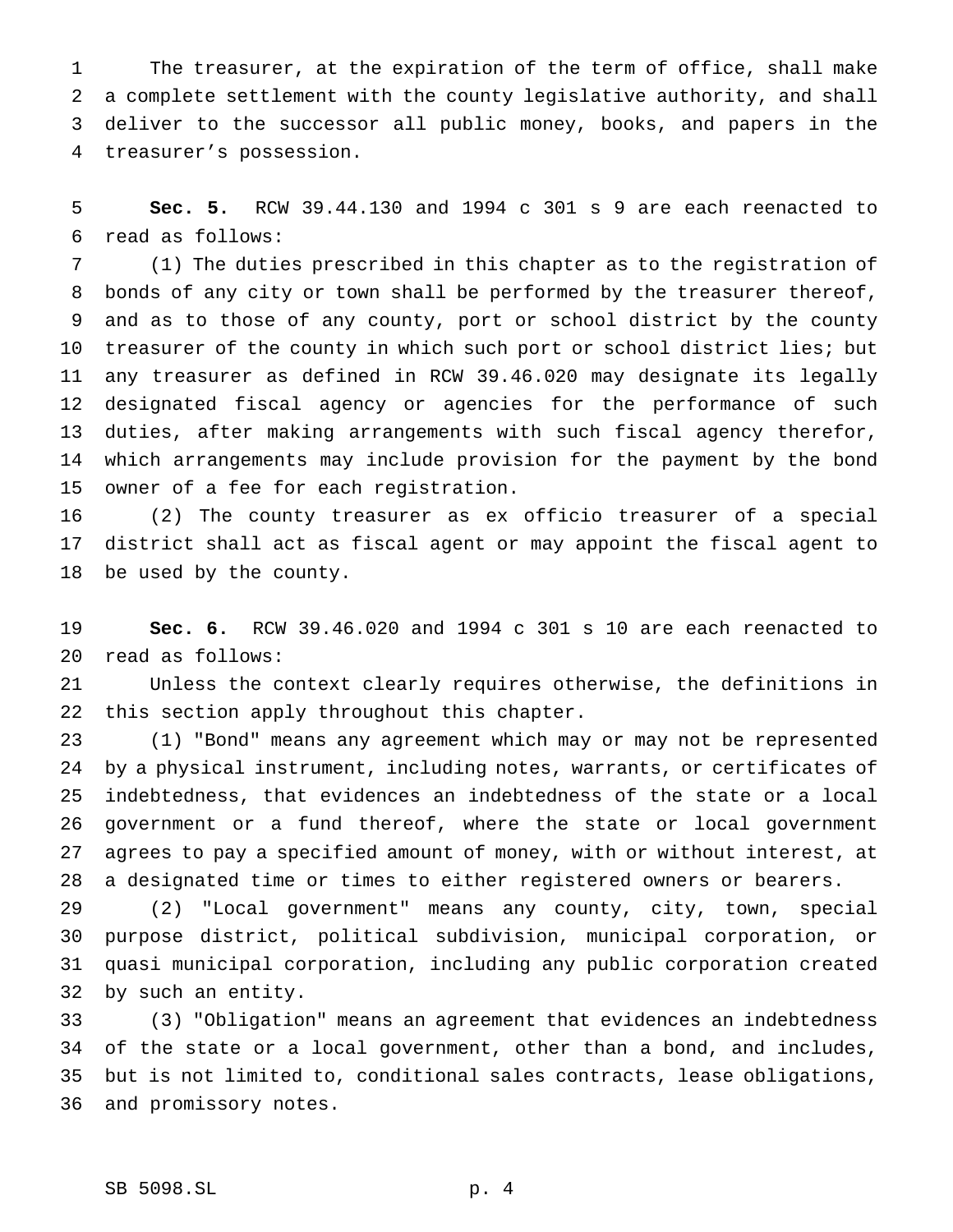(4) "State" includes the state, agencies of the state, and public corporations created by the state or agencies of the state.

 (5) "Treasurer" means the state treasurer, county treasurer, city treasurer, or treasurer of any other municipal corporation.

 **Sec. 7.** RCW 39.46.030 and 1994 c 301 s 11 are each reenacted to read as follows:

 (1) The state and local governments are authorized to establish a system of registering the ownership of their bonds or other obligations as to principal and interest, or principal only. Registration may include, without limitation: (a) A book entry system of recording the ownership of a bond or other obligation whether or not a physical instrument is issued; or (b) recording the ownership of a bond or other obligation together with the requirement that the transfer of ownership may only be effected by the surrender of the old bond or other obligation and either the reissuance of the old bond or other obligation or the issuance of a new bond or other obligation to the new owner.

 (2) The system of registration shall define the method or methods by which transfer of the registered bonds or other obligations shall be effective, and by which payment of principal and any interest shall be made. The system of registration may permit the issuance of bonds or other obligations in any denomination to represent several registered bonds or other obligations of smaller denominations. The system of registration may also provide for any writing relating to a bond or other obligation that is not issued as a physical instrument, for identifying numbers or other designations, for a sufficient supply of certificates for subsequent transfers, for record and payment dates, for varying denominations, for communications to the owners of bonds or other obligations, for accounting, canceled certificate destruction, registration and release of securing interests, and for such other incidental matters pertaining to the registration of bonds or other obligations as the issuer may deem to be necessary or appropriate.

 (3)(a) The state treasurer or a local treasurer may appoint (i) one or more of the fiscal agencies appointed from time to time by the state finance committee in accordance with chapter 43.80 RCW or (ii) other fiscal agents to act with respect to an issue of its bonds or other obligations as authenticating trustee, transfer agent, registrar, and paying or other agent and specify the rights and duties and means of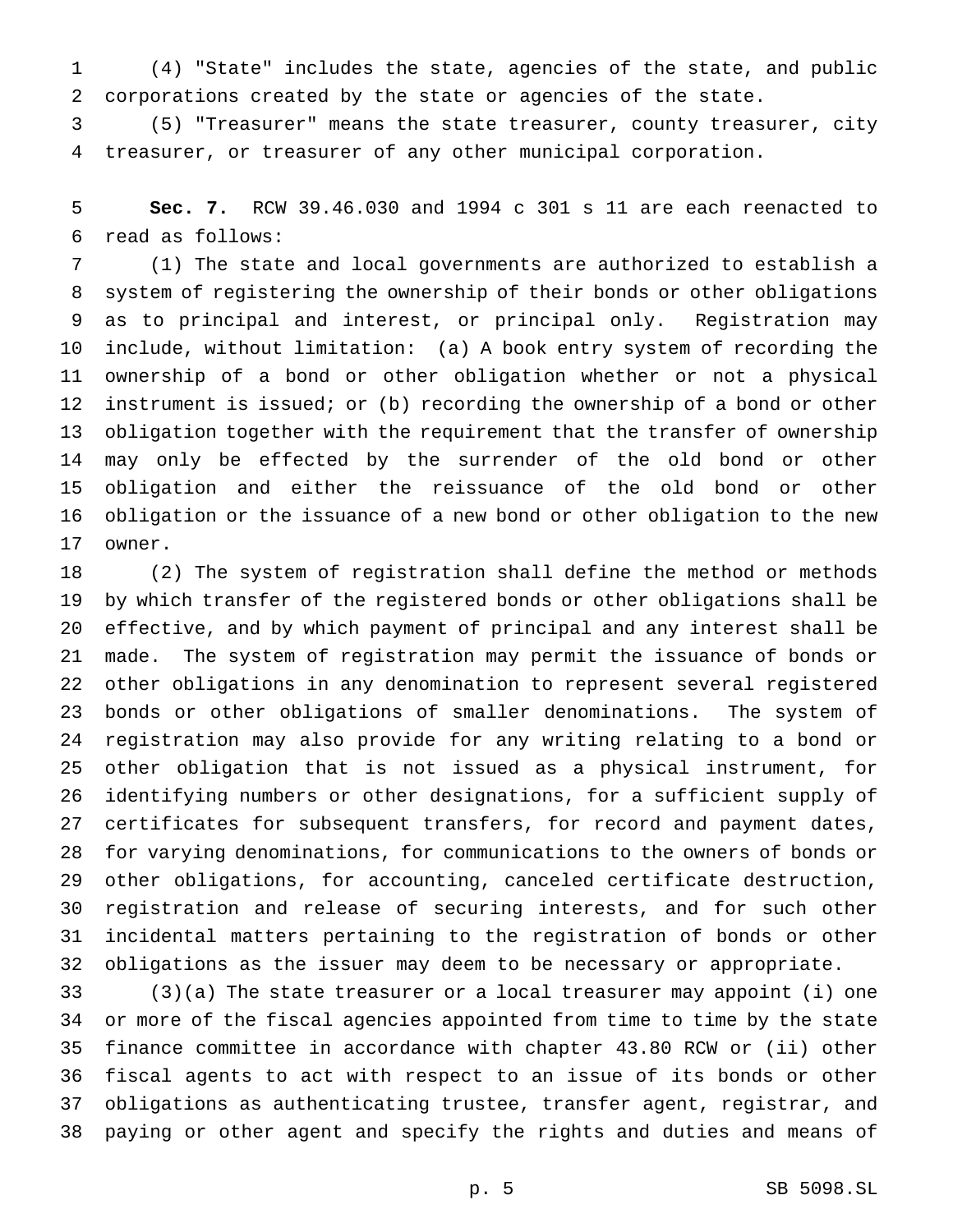compensation of any such fiscal agency so acting. The state treasurer or local treasurers may also enter into agreements with the fiscal agency or agencies in connection with the establishment and maintenance by such fiscal agency or agencies of a central depository system for the transfer or pledge of bonds or other obligations.

 (b) The county treasurer as ex officio treasurer of a special district shall act as fiscal agent for such special district, unless the county treasurer appoints either one or more of the fiscal agencies appointed from time to time by the state finance committee in accordance with chapter 43.80 RCW or other fiscal agents selected in a manner consistent with RCW 43.80.120 to act with respect to an issue of its bonds or other obligations as authenticating trustee, transfer agent, registrar, and paying or other agent and specify the rights and duties and means of compensation of any such fiscal agency.

 (4) Nothing in this section precludes the issuer, or a trustee appointed by the issuer pursuant to any other provision of law, from itself performing, either alone or jointly with other issuers, fiscal agencies, or trustees, any transfer, registration, authentication, payment, or other function described in this section.

 **Sec. 8.** RCW 39.46.110 and 1994 c 301 s 12 are each reenacted to read as follows:

 (1) General obligation bonds of local governments shall be subject to this section. Unless otherwise stated in law, the maximum term of any general obligation bond issue shall be forty years.

 (2) General obligation bonds constitute an indebtedness of the local government issuing the bonds that are subject to the indebtedness limitations provided in Article VIII, section 6 of the state Constitution and are payable from tax revenues of the local government and such other money lawfully available and pledged or provided by the governing body of the local government for that purpose. Such governing body may pledge the full faith, credit and resources of the local government for the payment of general obligation bonds. The payment of such bonds shall be enforceable in mandamus against the local government and its officials. The officials now or hereafter charged by law with the duty of levying taxes pledged for the payment of general obligation bonds and interest thereon shall, in the manner provided by law, make an annual levy of such taxes sufficient together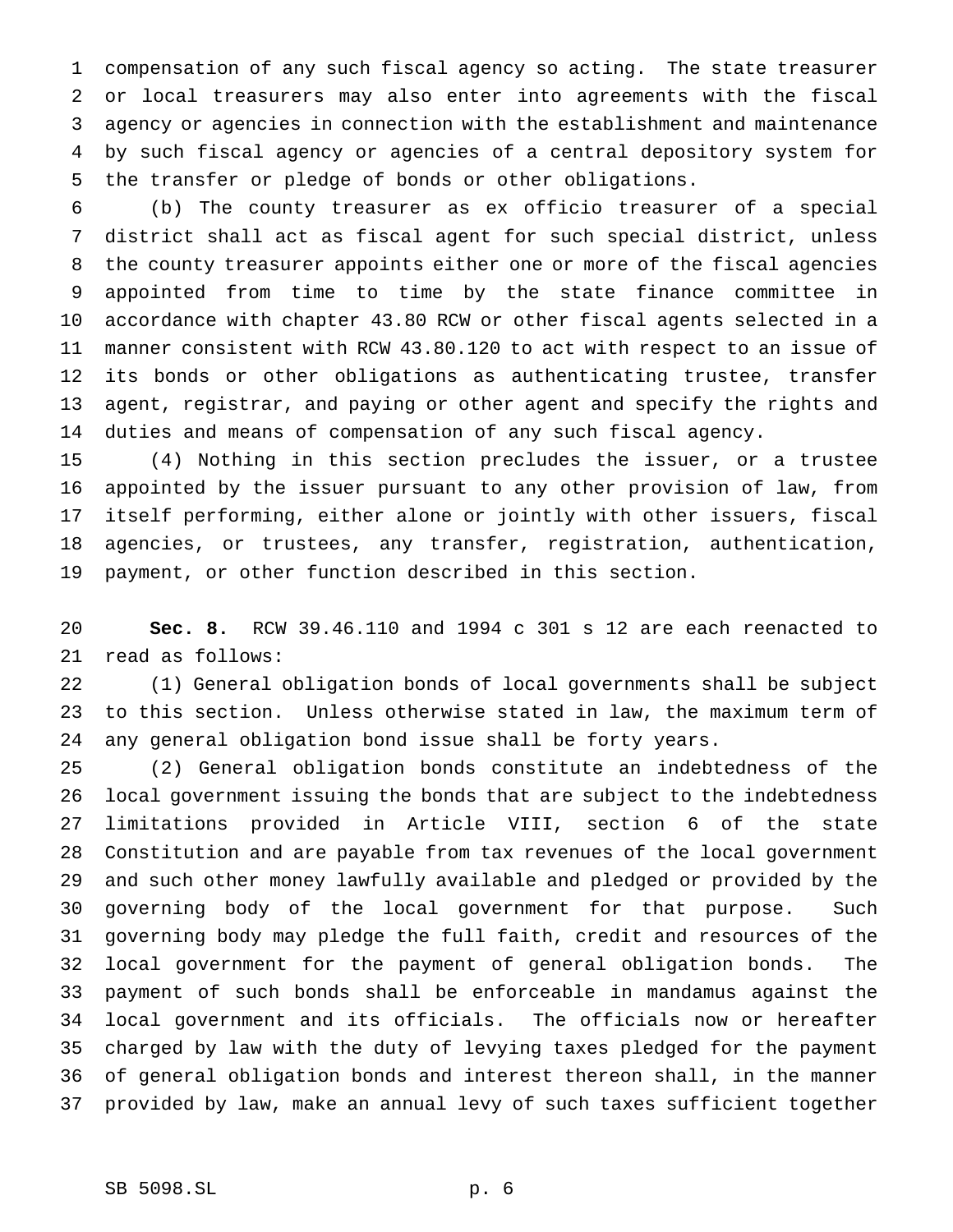with other moneys lawfully available and pledge therefor to meet the payments of principal and interest on said bonds as they come due.

 (3) General obligation bonds issued as physical instruments shall be executed in the manner determined by the governing body or legislative body of the issuer. If the issuer is a special district for which the county treasurer is the treasurer, the issuer shall notify the county treasurer at least thirty days in advance of authorizing the issuance of bonds or the incurrence of other certificates of indebtedness.

 (4) Unless another statute specifically provides otherwise, the owner of a general obligation bond, or the owner of an interest coupon, issued by a local government shall not have any claim against the state arising from the general obligation bond or interest coupon.

 (5) As used in this section, the term "local government" means every unit of local government, including municipal corporations, quasi municipal corporations, and political subdivisions, where property ownership is not a prerequisite to vote in the local government's elections.

 **Sec. 9.** RCW 39.50.030 and 1994 c 301 s 13 are each reenacted to read as follows:

 (1) The issuance of short-term obligations shall be authorized by ordinance of the governing body which ordinance shall fix the maximum amount of the obligations to be issued or, if applicable, the maximum amount which may be outstanding at any time, the maximum term and interest rate or rates to be borne thereby, the manner of sale, maximum price, form including bearer or registered as provided in RCW 39.46.030, terms, conditions, and the covenants thereof. The ordinance may provide for designation and employment of a paying agent for the short-term obligations and may authorize a designated representative of the municipal corporation, or if the county, the county treasurer to act on its behalf and subject to the terms of the ordinance in selling and delivering short-term obligations authorized and fixing the dates, price, interest rates, and other details as may be specified in the ordinance. Short-term obligations issued under this section shall bear such fixed or variable rate or rates of interest as the governing body considers to be in the best interests of the municipal corporation. Variable rates of interest may be fixed in relationship to such standard or index as the governing body designates.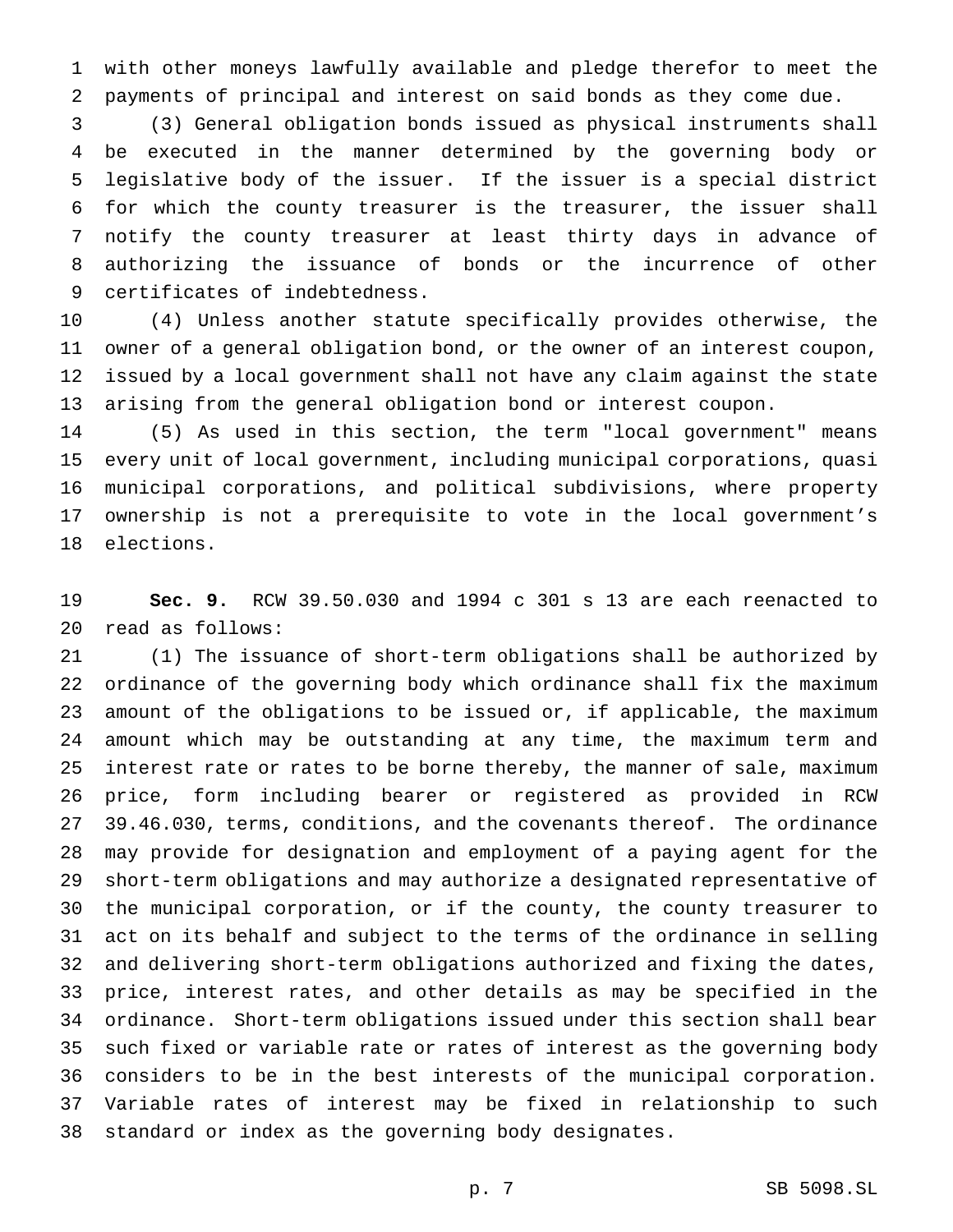The governing body may make contracts for the future sale of short- term obligations pursuant to which the purchasers are committed to purchase the short-term obligations from time to time on the terms and conditions stated in the contract, and may pay such consideration as it considers proper for the commitments. Short-term obligations issued in anticipation of the receipt of taxes shall be paid within six months from the end of the fiscal year in which they are issued. For the purpose of this subsection, short-term obligations issued in anticipation of the sale of general obligation bonds shall not be considered to be obligations issued in anticipation of the receipt of taxes.

 (2) Notwithstanding subsection (1) of this section, such short-term obligations may be issued and sold in accordance with chapter 39.46 RCW.

 **Sec. 10.** RCW 43.80.125 and 1994 c 301 s 14 are each reenacted to read as follows:

 (1) The fiscal agencies designated pursuant to RCW 43.80.110 and 43.80.120 may be appointed by the state treasurer or a local treasurer to act as registrar, authenticating agent, transfer agent, paying agent, or other agent in connection with the issuance by the state or local government of registered bonds or other obligations pursuant to a system of registration as provided by RCW 39.46.030 and may establish and maintain on behalf of the state or local government a central depository system for the transfer or pledge of bonds or other obligations. The term "local government" shall be as defined in RCW 39.46.020.

 (2) Whenever in the judgment of the fiscal agencies, certain services as registrar, authenticating agent, transfer agent, paying agent, or other agent in connection with the establishment and maintenance of a central depository system for the transfer or pledge of registered public obligations, or in connection with the issuance by any public entity of registered public obligations pursuant to a system of registration as provided in chapter 39.46 RCW, can be secured from private sources more economically than by carrying out such duties themselves, they may contract out all or any of such services to such private entities as such fiscal agencies deem capable of carrying out such duties in a responsible manner.